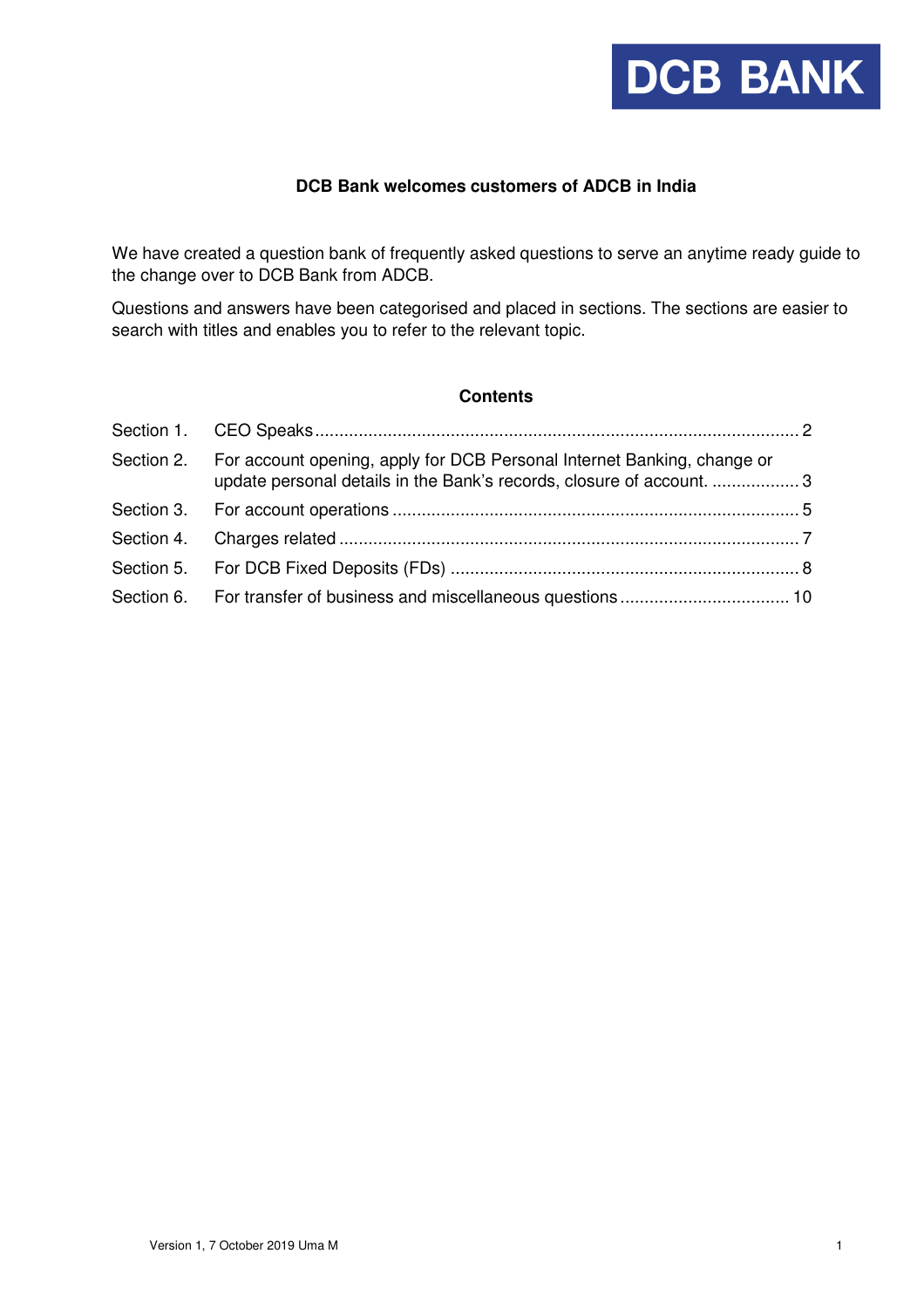# **DCB BANK**

## **Section 1. CEO Speaks**

Dear Customers,

I am delighted to welcome you to DCB Bank and we will strive to deliver banking services to meet your expectations.

DCB Bank has dedicated front-line staff to take care of your banking needs. Let me give you a brief on DCB Bank's services:

- 334 branches across 19 States and 3 Union Territories as on June 30, 2019
- 508 ATMs and Debit Cards that can be used across 200,000+ ATMs
- 24 Hours Customer Care (agents speak in 8 languages and no IVR)
- Dedicated helpline for Non Resident Indian customers
- Comprehensive Mobile and Internet Banking
- DCB Bank was awarded Best Small Bank (Winner) in the Businessworld Magna Awards 2017
- DCB Bank was awarded Fastest Growing Small Bank (Runner-up) in the Business world Magna Awards 2018

We commit to sure a seamless transition and endeavor to deliver the highest levels in customer service.

We thank you for your continued partnership and look forward to grow together.

Regards,

**Murali M. Natarajan**  Managing Director and CEO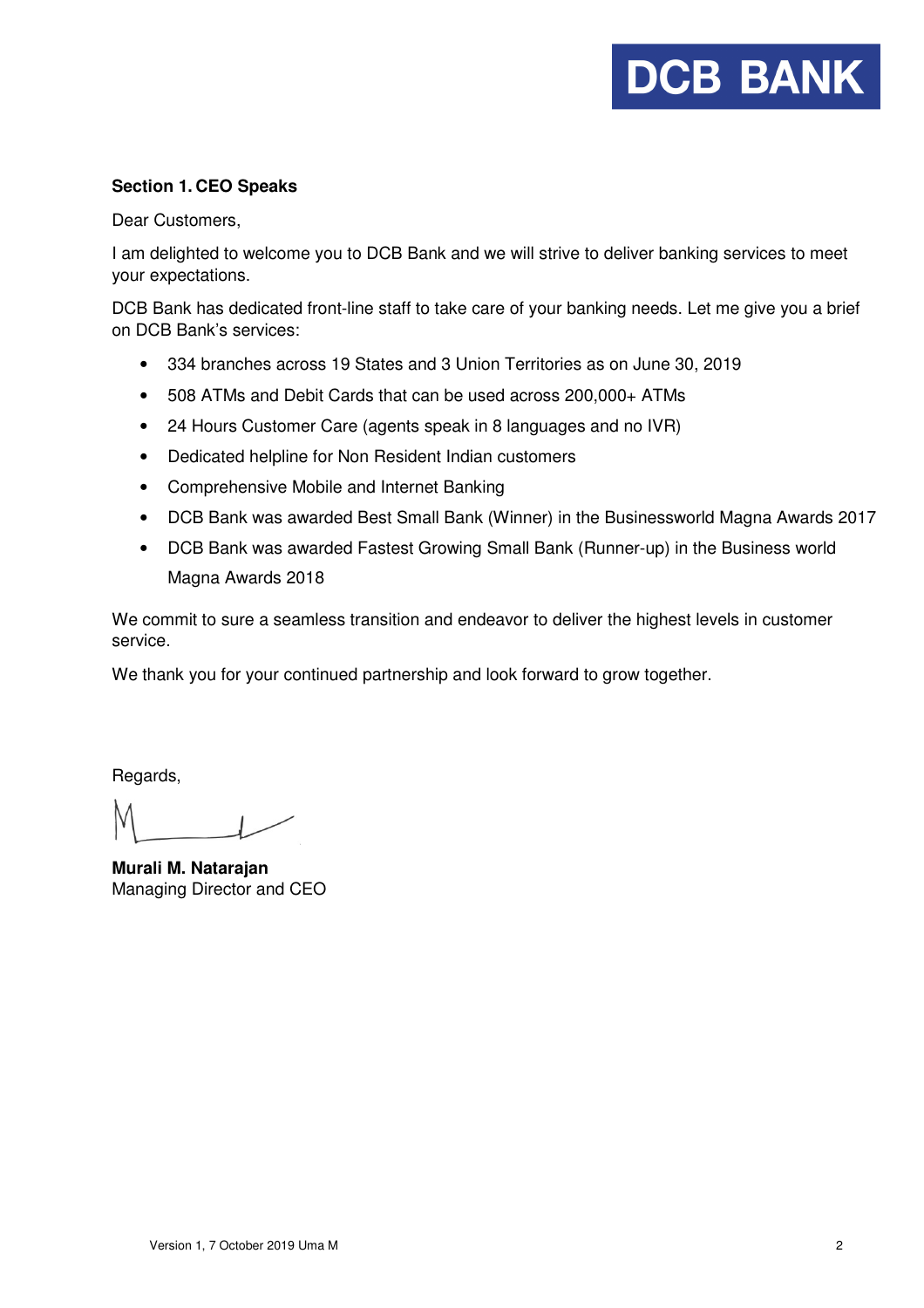

# **Frequently Asked Questions**

**Section 2. For account opening, apply for DCB Personal Internet Banking, change or update personal details in the Bank's records, closure of account.** 

## Q.1 **Will the operating mandate (single, either or survivor, former or survivor, joint, etc.) or any other details in the account remain the same after change over to DCB Bank?**

**A.** Yes indeed, the operating mandate and all other details for the respective accounts will remain the same as it was with ADCB.

# Q.2 **How do I update my new email ID/ mobile number/ address/ nominee or any other details for the Fixed Deposit, Savings Account or Current Account?**

**A.** After the change over to DCB Bank any change or amendment has to be sent to DCB Bank. Please visit the nearest DCB Bank branch or contact the branch or DCB 24 – Hour Customer Care Centre toll free 1800 123 5363 or1800 209 5363 or email customercare@dcbbank.com. Non Resident Indian Customers may call +91 22 61271000 or email nri@dcbbank.com

# Q.3 **What are the steps to submit a Deceased account holder claim request?**

**A.** In the unfortunate event of a bereavement of an account holder, a deceased account holder claim is to be submitted by the next of kin or claimants (as the case may be). For details on the documents and steps, please visit https://www.dcbbank.com/cms/showpage/page/customer-guide-to-deceasedclaims

# Q.4 **Can I apply for DCB Internet Banking?**

**A.** Certainly, all ADCB account customers who have moved to DCB Bank will receive a DCB Welcome kit having a DCB Cheque Book, DCB Debit Card and details about DCB Personal Internet Banking.

# Q.5 **Can I apply for DCB Debit Card?**

**A.** Yes, the validity is 5 years from the date of issuance. ADCB account customers who have moved to DCB Bank will receive a DCB Welcome kit having a DCB Cheque Book, DCB Debit Card and details about DCB Personal Internet Banking.

## Q.6 **Will I get a new cheque book?**

**A.** Yes, a new cheque book will be issued. ADCB account customers who have moved to DCB Bank will receive a DCB Welcome Kit having a DCB Cheque Book, DCB Debit Card and details about DCB Personal Internet Banking.

## Q.7 **How do I apply for DCB Mobile Banking?**

**A.** Certainly!DCB Mobile Banking is offered to resident individuals' and sole proprietorship concerns, with mode of operation as 'Self and,or either Survivor'. Kindly submit a request at the nearest DCB Bank branch. Click here to view DCB Bank branch locations.

## Q.8 **What will happen to the existing ADCB internet banking facility?**

**A.** For bank accounts that have moved to DCB Bank, access from ADCB internet banking is not possible. We value the safety and security of your account. However, DCB Bank has provided a welcome kit that explains how to apply and activate DCB Personal Internet Banking.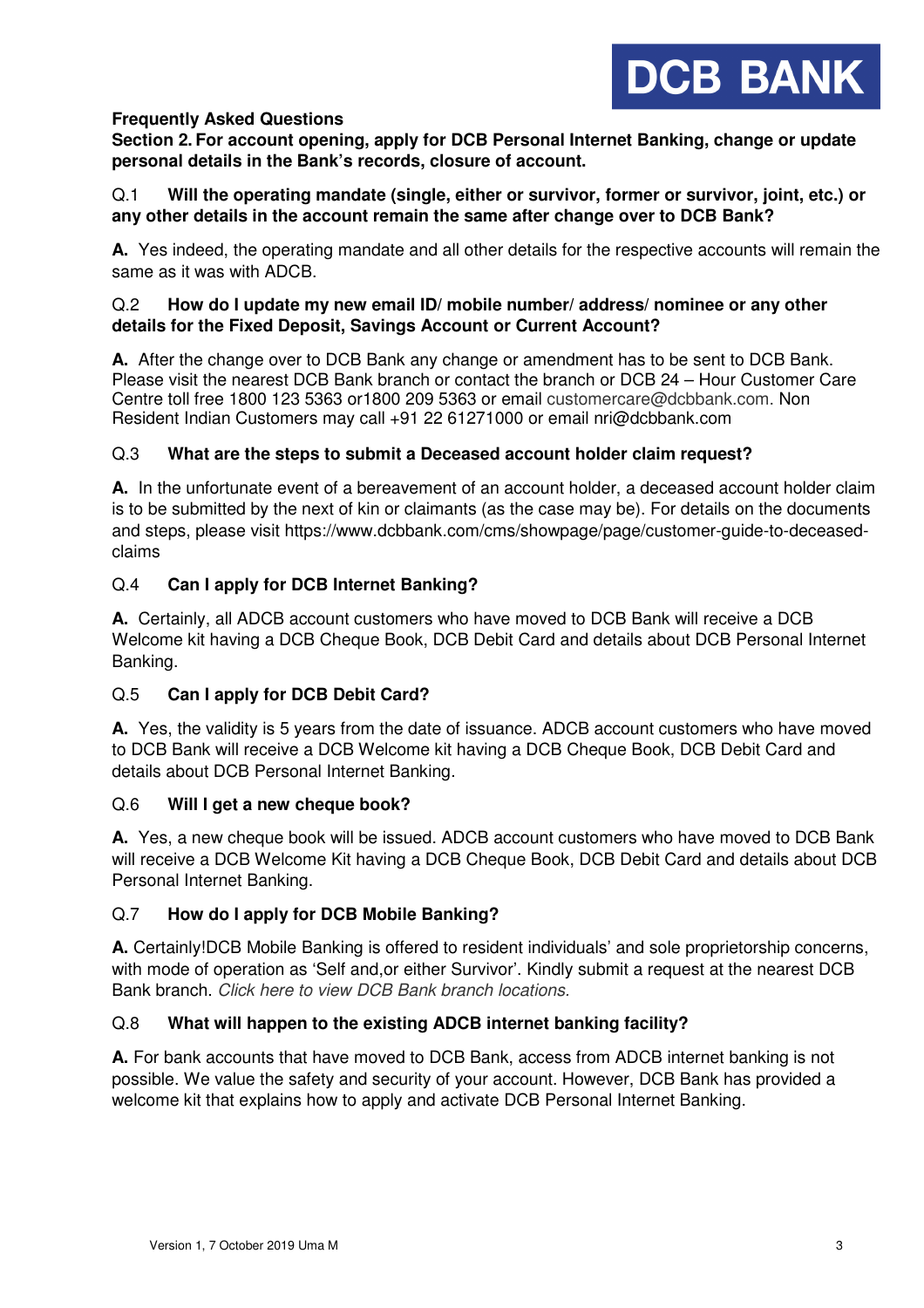

## Q.9 **How do I close my account?**

**A.** We would like to make all efforts in order to retain your account. However, if you require to still close the same, please submit a simple letter on a plain sheet of paper addressed to the Bank. The application for account closure has to have all signatures of all account holders and may be submitted at any DCB Bank branch.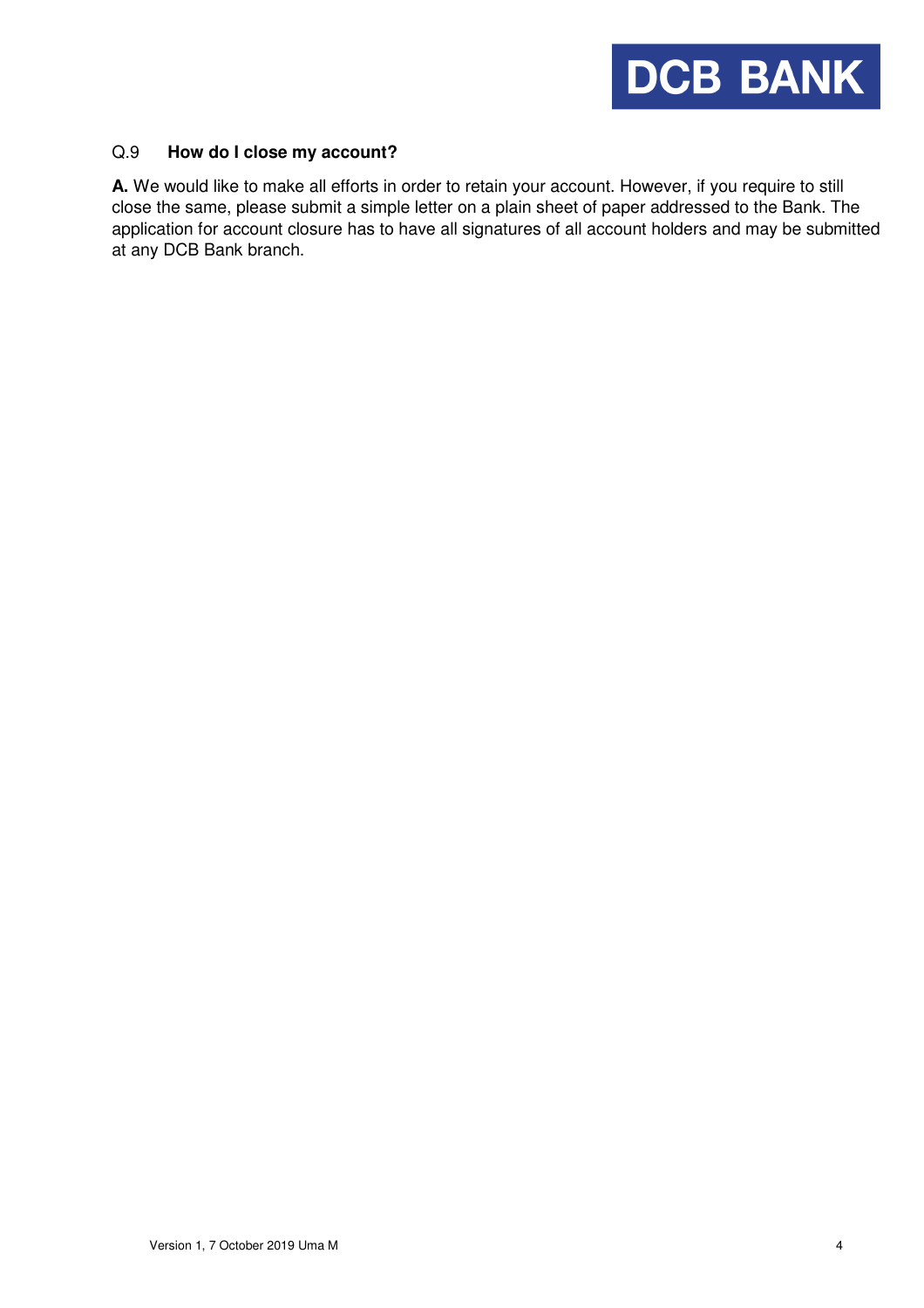# **Section 3. For account operations**



# Q.1 **Which is my home branch?**

**A.** The home branch has not changed. DCB Bank provides anywhere banking. Please visit your nearest DCB Bank branch for any assistance required.

# Q.2 **What happens to cheques issued by me which are yet to be presented for clearing?**

A. ADCB has communicated to clients to avoid issuing cheques from 26<sup>th</sup> September 2019 till the change over of accounts communicated in the welcome letter from DCB Bank. DCB Bank will also inform ADCB customers of the change over date via email and other communication. Any ADCB cheque issued has to be followed up with ADCB as it will continue to retain their unique clearing code. Therefore, customers should please contact ADCB for the ADCBcheques. DCB Bank will send a new cheque book to you along with the welcome letter at the time ofchange over of the account.

# Q.3 **Which DCB branch can I operate my account in?**

**A.** Post transfer of account, ADCB customers will become customers of DCB Bank and can operate their account in any of the 330+ branches of DCB Bank. They can also available of 24 Hour Customer Care, DCB Mobile Banking, DCB Internet Banking.

# Q.4 **Who will be my Relationship Manager (RM)?**

**A.** DCB Bank staff will be delighted to serve you post transfer of account.It is our endeavour to provide service that lives up to your expectation.

# Q.5 **Is it required to change my existing ECS mandates/cheques in favour of ADCB or do the current ECS/cheques issued continue?**

A. ADCB has communicated to clients to avoid issuing cheques from 26<sup>th</sup> September 2019 till the change over of accounts communicated in the welcome letter from DCB Bank. DCB Bank will also inform ADCB customers of the change over date via email and other communication. Any ADCB cheque issued has to be followed up with ADCB as it will continue to retain their unique clearing code. Therefore, customers should please contact ADCB for the ADCB cheques. DCB Bank will send a new cheque book to you along with the welcome letter at the time of change over of the account.

You will have to issue fresh ECS mandates as ADCB is retaining their clearing code and mandates given on their accounts will not get directed to DCB Bank.

If an ADCB customer is receiving payment through ECS then the ADCB customer must inform the third party to provide fresh ECS instructions to their bank stating the new account number at DCB Bank. This will direct future payments to be received to the new DCB Bank account.

## Q.6 **What happens to my interest/ dividend warrants? Do I need to provide the depository/ ies with my new DCB Bank account number?**

**A.** Yes, you will need to inform the depository/ies about your new DCB Bank account number.

## Q.7 **Can I avail lockers at any of the DCB Bank branch?**

**A.** Ofcourse, however, it would depend on the availability of the lockers at the particular branch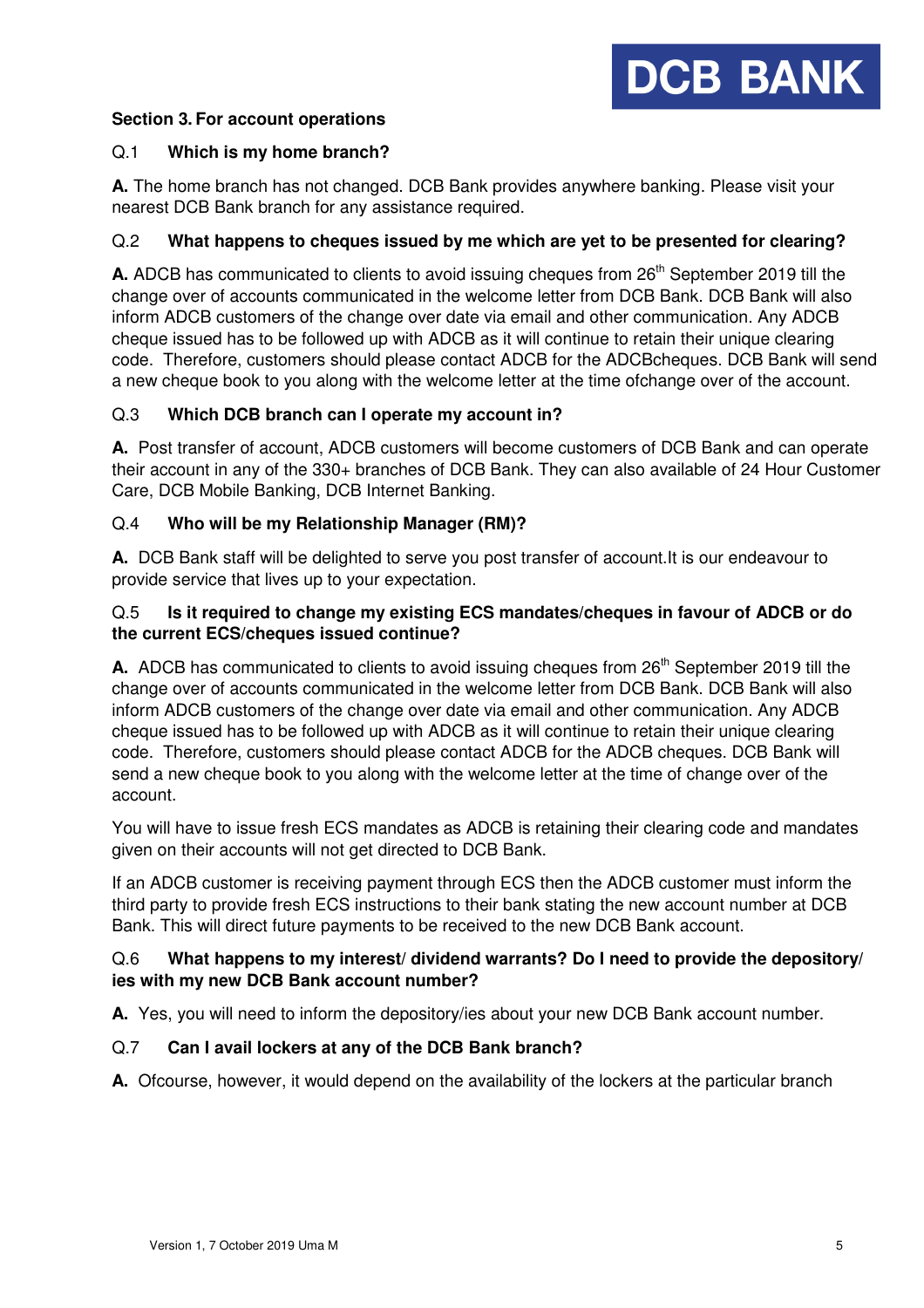

## Q.8 **Do I have to submit my Know Your Customer (KYC) documents with DCB Bank?**

**A.** Yes, as there is a change in the Bank and to ensure smooth operations in your account, it will be prudent for the account holder to submit the KYC documents. Please visit the nearest DCB Bank branch or contact the branch or DCB 24 – Hour Customer Care Centre toll free 1800 123 5363 or1800 209 5363 or email customercare@dcbbank.com. Non Resident Indian Customers may call +91 22 61271000 or email nri@dcbbank.com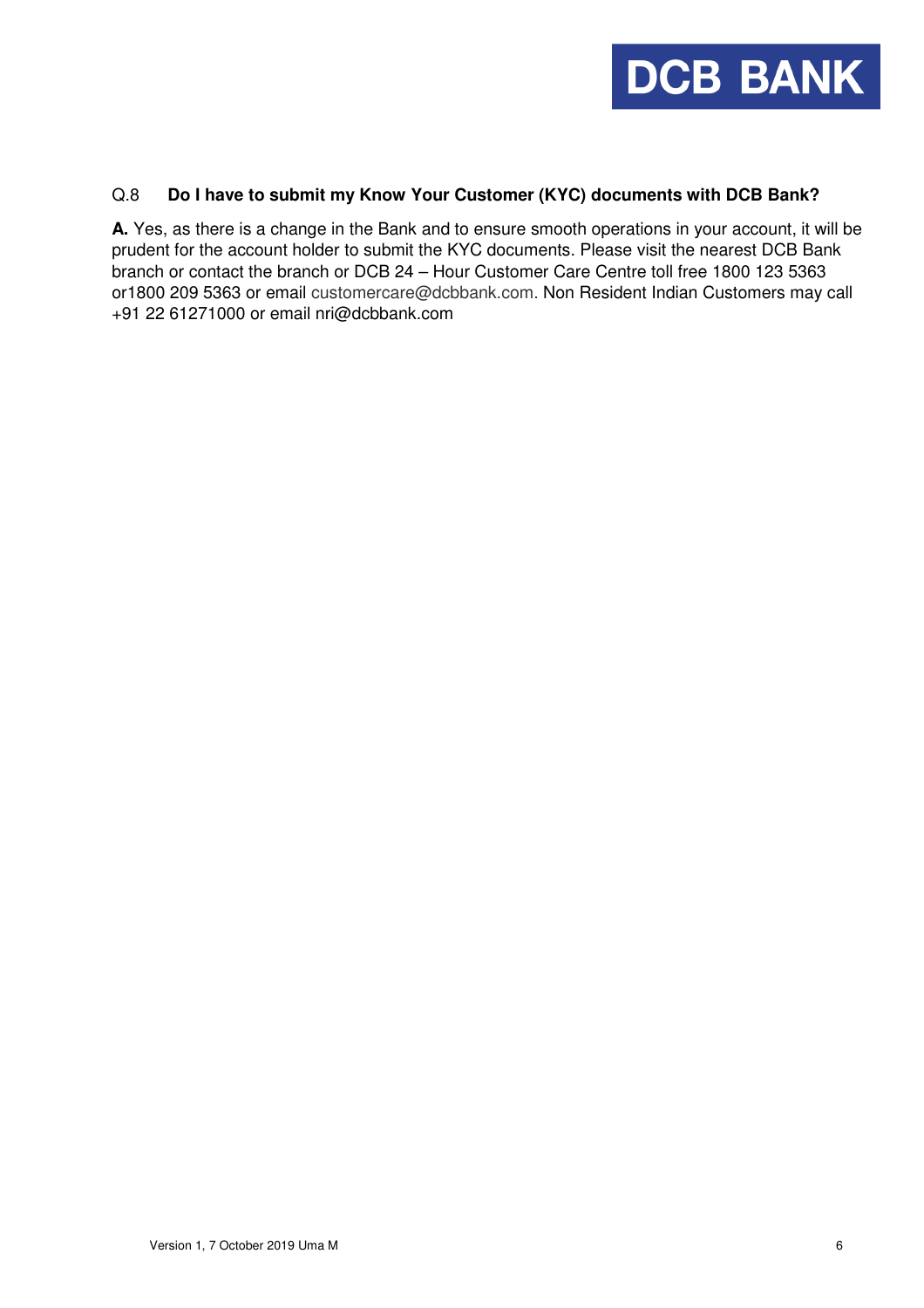

#### **Section 4. Charges related**

#### Q.1 **What charges are applicable to my account?**

**A.**DCB Bank provides value added benefits to account holders. These benefits are planned according to the nature and type of accounts and your banking requirements.

The benefits are enjoyed subject to fulfilment of Banking relationship and maintenance of account based parameters. ADCB customers moving to DCB Bank shall receive the schedule of charges.

Please visit the nearest DCB Bank branch or contact DCB 24 – Hour Customer Care Centre toll free 1800 123 5363 or1800 209 5363 or email customercare@dcbbank.com. Non Resident Indian Customers may call +91 22 61271000 or email nri@dcbbank.com

## Q.2 **What is schedule of charges?**

**A.** It describes detailsabout the various features and benefits available. The benefits are available to accounts that fulfil the Banking relationship criteria.

Services for which charges are applicable are explained in the schedule of charges. Please visit www.dcbbank.com for further details.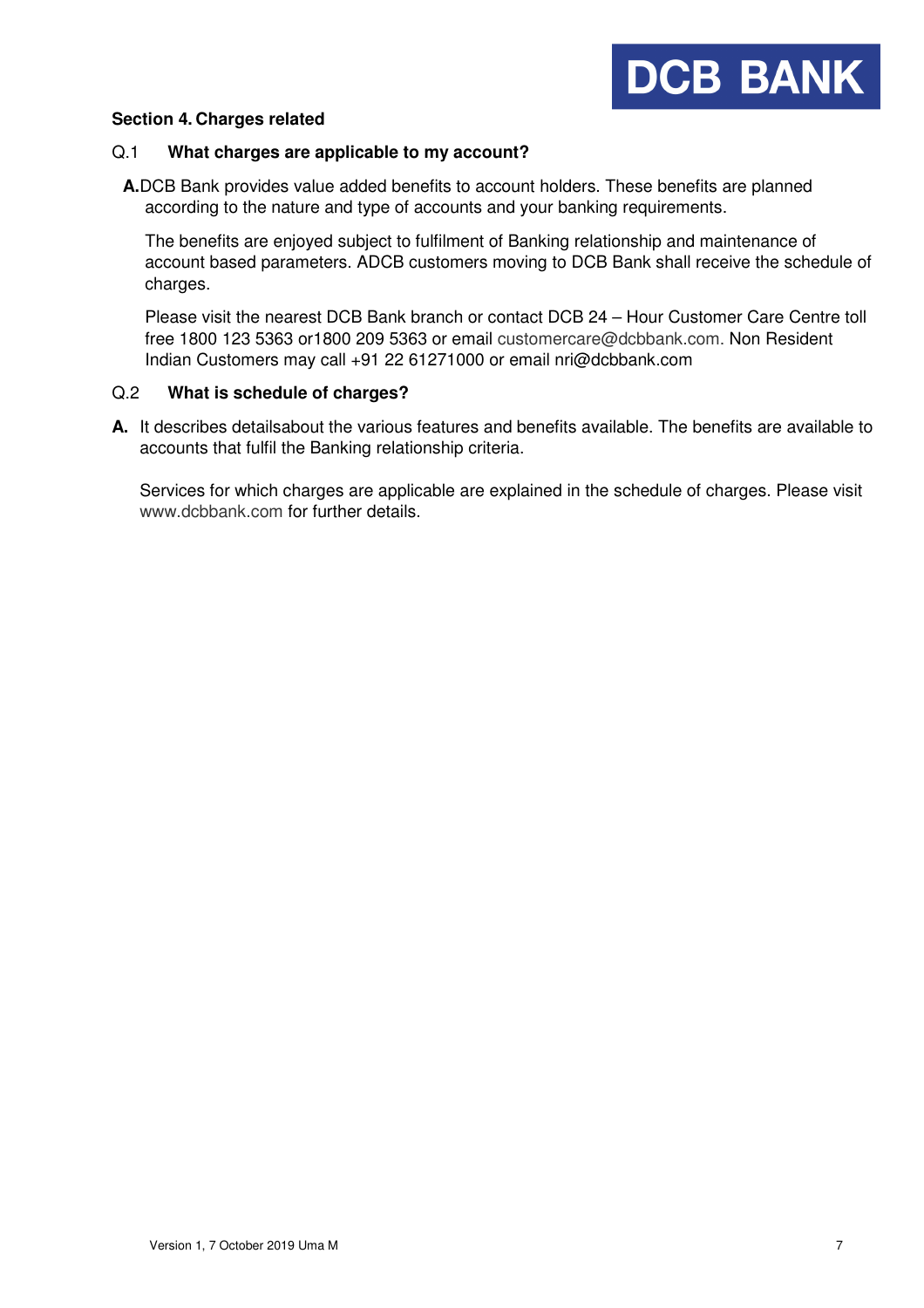

# **Section 5. For DCB Fixed Deposits(FDs)**

# Q.1 **Will my Fixed Deposit (FD) be moved to DCB Bank at the same interest rate from ADCB?**

**A.** FDs created at ADCB will continue at the same interest rate till the maturity period. You will need to give instructions at DCB Bank FD on or before the date of maturity of the existing FD once your existing ADCB FD matures, it will not auto renew. Please note, you will have to submit fresh instructions to DCB bank, the prevailing rate at DCB Bank will be applicable post renewal of the deposit

# Q.2 **What will be the start date of my FD when it moves over to DCB Bank? Will it be the date when taken over or the date when FD was originally booked?**

**A.** Your maturity amount of the FD will be the same as what was contracted with ADCB Bank at the time of booking the deposit(subject to deduction of TDS as applicable)

# Q.3 **What is the existing FD/FCNR rate forResident customers or Non- Resident Indian (NRI) of ADCB Bank?**

**A.** Please refer to the original deposit receipt you would have received from ADCB.

# Q.4 **What is the interest payout method? How will I get the payout if I do not have a Current Account/ Savings Account (CASA) with DCB Bank?**

**A.** Payment method will remain the same as opted by you at the time of creating the FD with ADCB. If you do not have a DCB Bank Savings or Current Account, the interest for FD maturity amount will be given through either demand draft or RTGS or NEFT.

# Q.5 **I would like to pre-close my ADCB Fixed Deposit?**

**A.** You will need to visit the nearest DCB Bank branch to pre-close the deposit. Please note as per the FD terms and conditions, penal charges and, or interest rate will apply.

# Q.6 **Will my current account/savings account or FD account number change or remain the same?**

**A.** All account numbers will change after transfer of account to DCB Bank.Please contact DCB 24 – Hour Customer Care Centre toll free 1800 123 5363 or1800 209 5363 or email customercare@dcbbank.com. Non Resident Indian Customers may call +91 22 61271000 or email nri@dcbbank.com

# Q.7 **Can I avail DCB Payless Card/Overdraft against ADCB deposits?**

**A.**Yes, you can availDCB Payless Card and Overdraft against ADCB deposit after it moves to DCB Bank.

## Q.8 **Will I get a fresh deposit confirmation advice? How will I receive a copy of it?**

**A.** Yes, it will be sent on the registered email ID and through post. If you have received it and want a duplicate receipt, please visit the nearest DCB Bank branch or contact DCB 24 – Hour Customer Care Centre toll free 1800 123 5363 or1800 209 5363 or email customercare@dcbbank.com. Non Resident Indian Customers may call +91 22 61271000 or email nri@dcbbank.com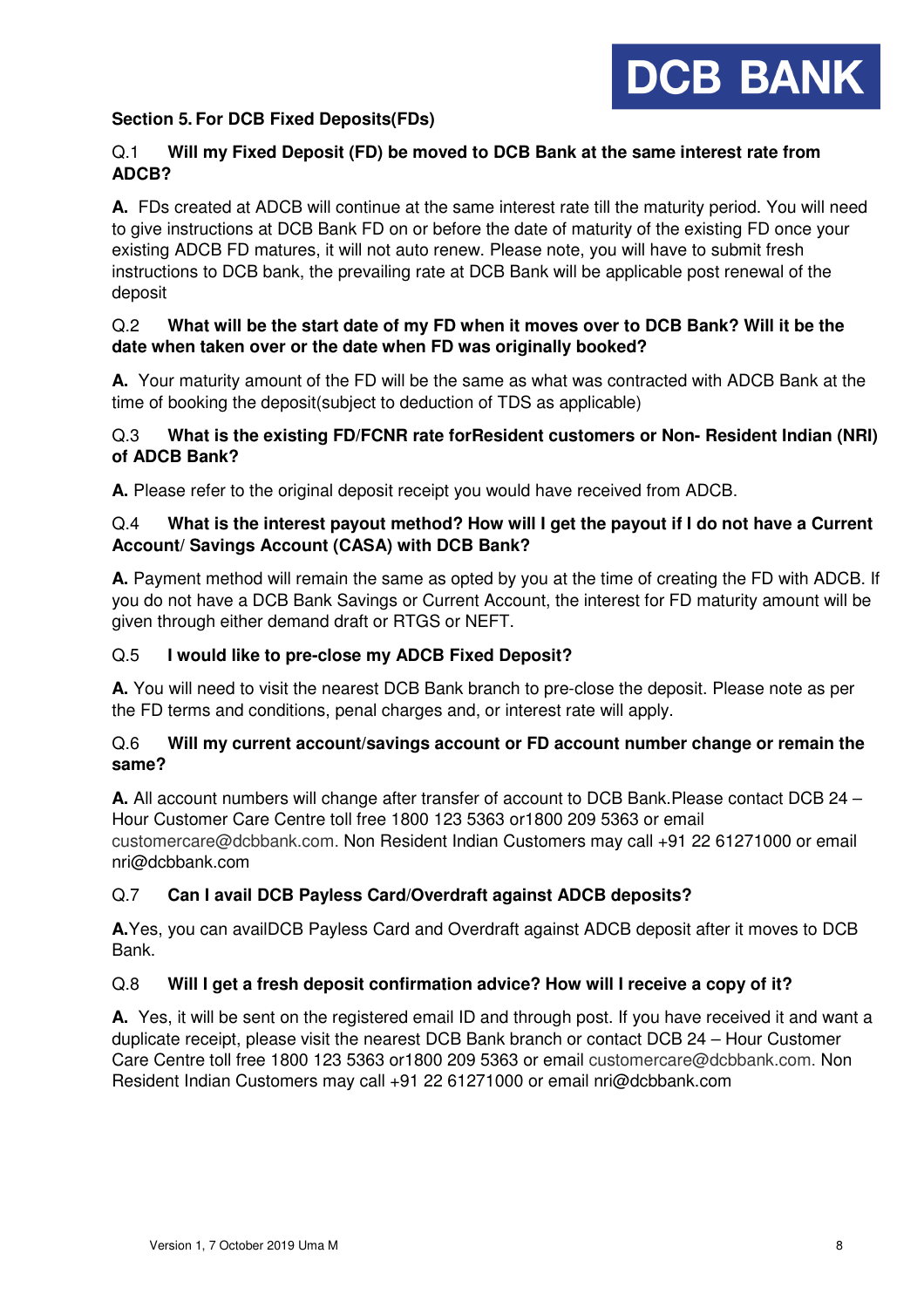

# Q.9 **Will the nominees be same as chosen in ADCB Bank Accounts/ FDs?**

**A.** Yes, the nominees will be replicated from ADCB Bank Accounts/ FDs

#### Q.10 **What about the interest that I have earned in ADCB FD / SA accounts?**

**A.** The interest earned till date with ADCB for the tenure of your FD or Savings bank account/s will be paid. You will not lose on any interest amount.